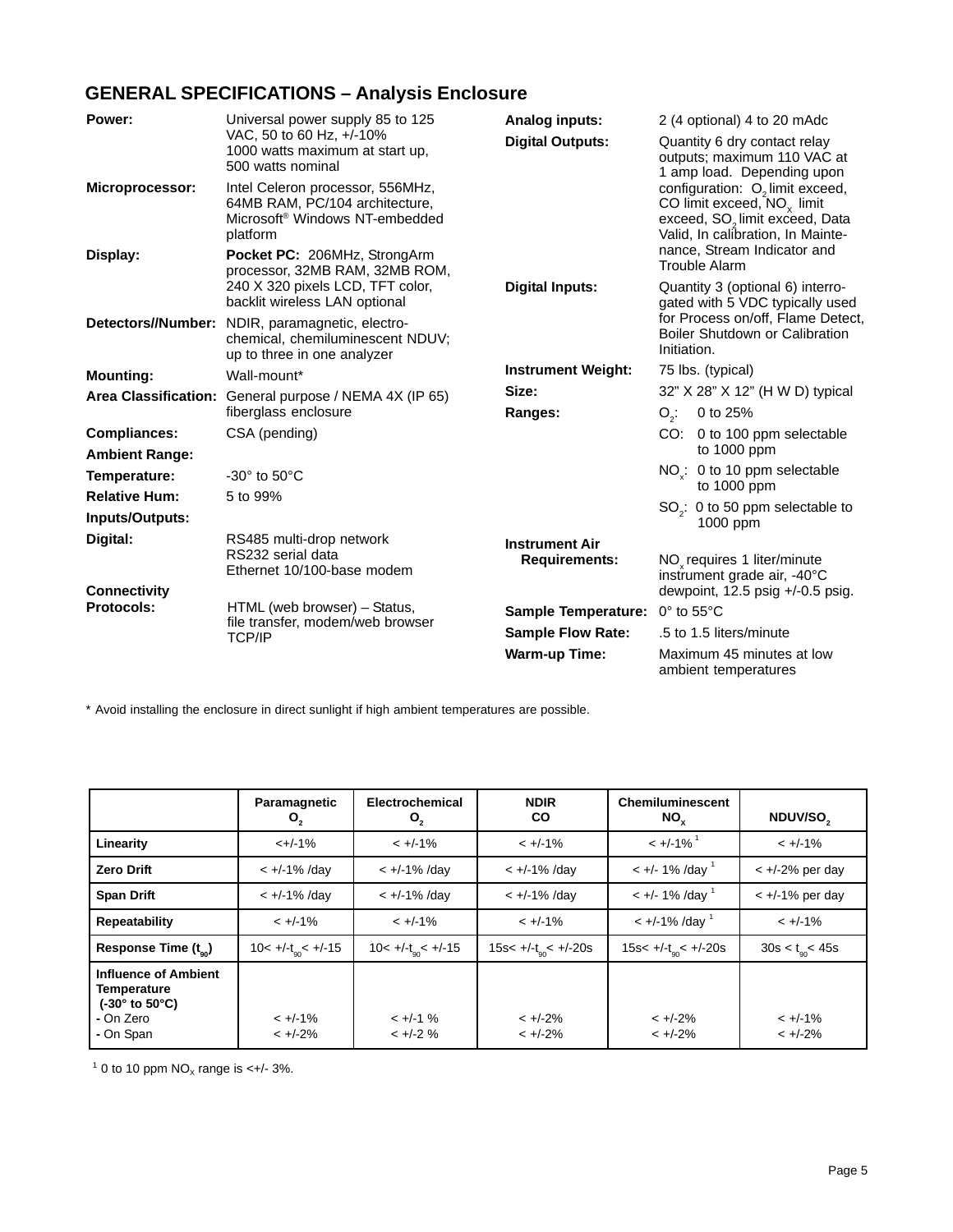## **GENERAL SPECIFICATIONS – Probe/Sample Handling Enclosure**

| Power:                                                                                       | Universal power supply 85 to<br>125 VAC, 50 to 60 Hz, +/-10%<br>750 watts maximum at<br>start up. 500 watts nominal                                                                                            | <b>Maximum Stack</b><br>Temperature:                                                                             | Optional off-stack remote mounting<br>also available for above 600°F<br>applications.                                                                                                                                                                            |
|----------------------------------------------------------------------------------------------|----------------------------------------------------------------------------------------------------------------------------------------------------------------------------------------------------------------|------------------------------------------------------------------------------------------------------------------|------------------------------------------------------------------------------------------------------------------------------------------------------------------------------------------------------------------------------------------------------------------|
| <b>Mounting:</b>                                                                             | Customer flange mount<br>(2 hole tap or wall mount for<br>high temp. option)                                                                                                                                   | <b>Stack Pressure:</b>                                                                                           | -5 to 15" water<br><b>Sample Flow Rate: 1 liter/minute from sample</b><br>handling enclosure to analysis                                                                                                                                                         |
| <b>Area Classification:</b>                                                                  | General purpose / NEMA 4X<br>(IP 65) fiberglass enclosure                                                                                                                                                      | <b>Response Time:</b>                                                                                            | enclosure<br>Maximum distance between                                                                                                                                                                                                                            |
| Compliances:                                                                                 | CSA (Pending)                                                                                                                                                                                                  |                                                                                                                  | analysis enclosure and sample                                                                                                                                                                                                                                    |
| <b>Ambient Range:</b><br>Temperature:<br><b>Relative Humidity:</b>                           | $-30^\circ$ to $50^\circ$ C<br>5 to 99%                                                                                                                                                                        |                                                                                                                  | conditioning/probe enclosure is<br>300'. (response time is 20<br>seconds/100' with 1/4" tubing)                                                                                                                                                                  |
| <b>Instrument Weight:</b><br>Size:<br><b>Stack Sample Moisture:</b><br><b>Sample Cooler:</b> | 85 lbs. typical<br>24" x 24" x 12" (H W D)<br>Up to $25%$<br>Thermoelectric dual pass<br>chiller. Permeation tube<br>(-30°C dewpoint. 5 liter/minute<br>instrument grade air -40°C<br>dewpoint) 60 to 125 psig | <b>Probe Length:</b><br><b>Mounting Flange:</b><br>Sample Pump:<br><b>Instrument Air</b><br><b>Requirements:</b> | 48" length 316 Stainless Steel<br>probe with .5 micron sintered filter.<br>User to cut to length in field.<br>4" 150 lbs.<br>316 Stainless Steel diaphragm type<br>Instrument grade air required.<br>15 SCFM at 60 to 100 psig<br>(30 seconds two times per day) |
| <b>Equinment to be Sunnlied by I lear</b>                                                    |                                                                                                                                                                                                                |                                                                                                                  | Pressure regulation by user.                                                                                                                                                                                                                                     |

### **Equipment to be Supplied by User**

- **•** Calibration gas bottles
- **•** Calibration gas regulators, dual stage with CGA connector
- **•** Instrument air supply
- **•** 85 to 125 VAC, 50 to 60 Hz U.P.S. power supply
- **•** Electrical interconnection wiring and tubing between the sample conditioning and analysis enclosures
- **•** Wiring trays for electrical interconnection wiring
- **•** Sample ports for probe connection
- **•** Mounting hardware

\* Avoid installing the enclosure in direct sunlight if high ambient temperatures are possible.

## **COST COMPARISON CHART**

| 1 Year Ownership Cost Comparison  |                                |                              |
|-----------------------------------|--------------------------------|------------------------------|
| <b>ITEM</b>                       | 1 Year Cost<br><b>MicroCEM</b> | 1 Year Cost<br><b>Others</b> |
| <b>MicroCEM</b>                   | \$75,000                       | \$80,000                     |
| DAS cost                          | \$45,000                       | \$60,000                     |
| Shelter cost                      | \$0                            | \$40,000                     |
| Annual shelter maintenance        | \$0                            | \$5,000                      |
| Shelter installation              | \$0                            | \$5,000                      |
| Analyzer installation             | \$250                          | \$250                        |
| Peripheral installation costs     | \$5,000                        | \$10,000                     |
| Certification                     | \$10,000                       | \$10,000                     |
| Installed sample line cost (250') | \$250                          | \$12,500                     |
| <b>TOTALS</b>                     | \$135,500                      | \$222,750                    |
| <b>Savings PER MicroCEM =</b>     | \$87,250                       |                              |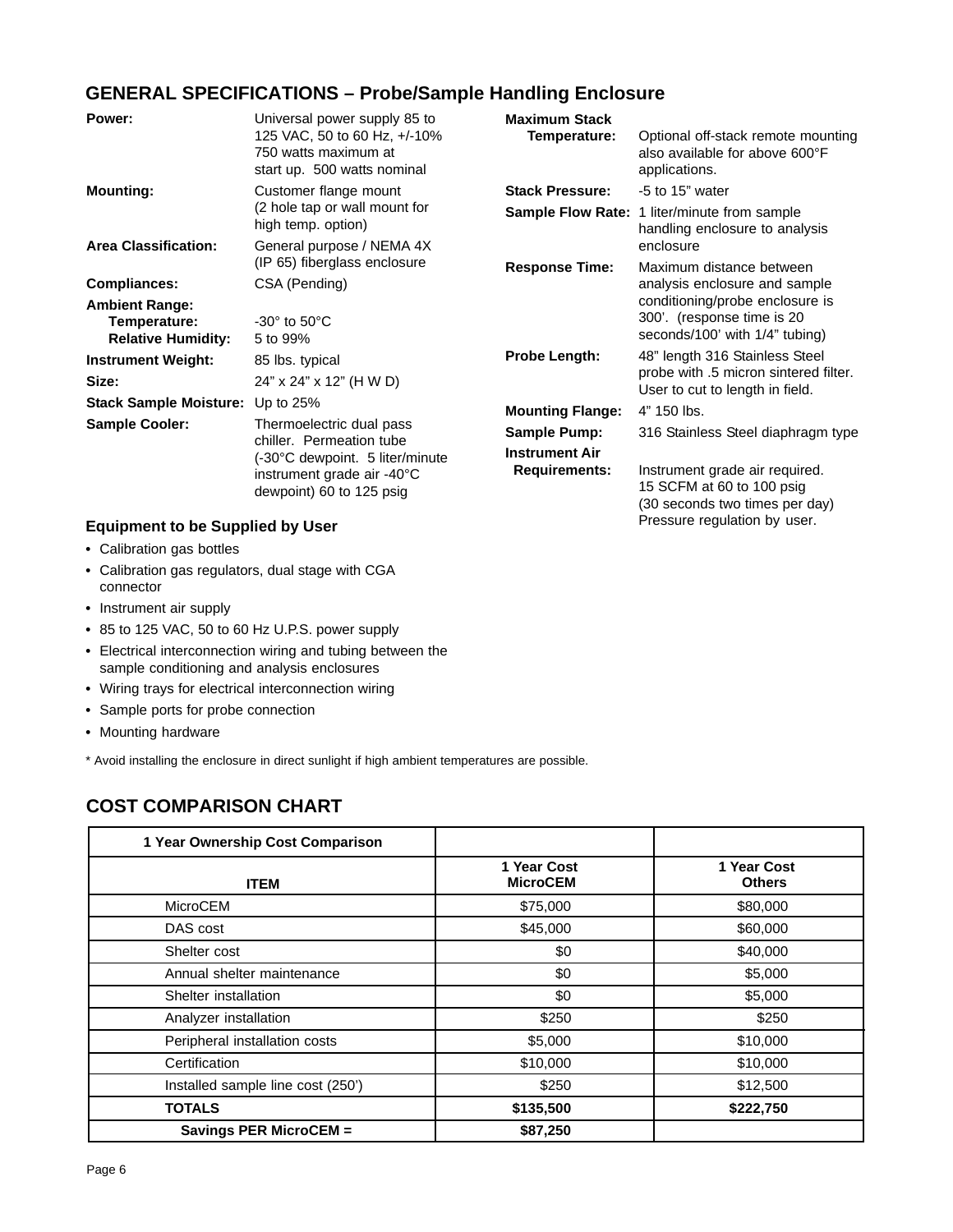### **EXAMPLE MENU SCREENS**



**Settings 2**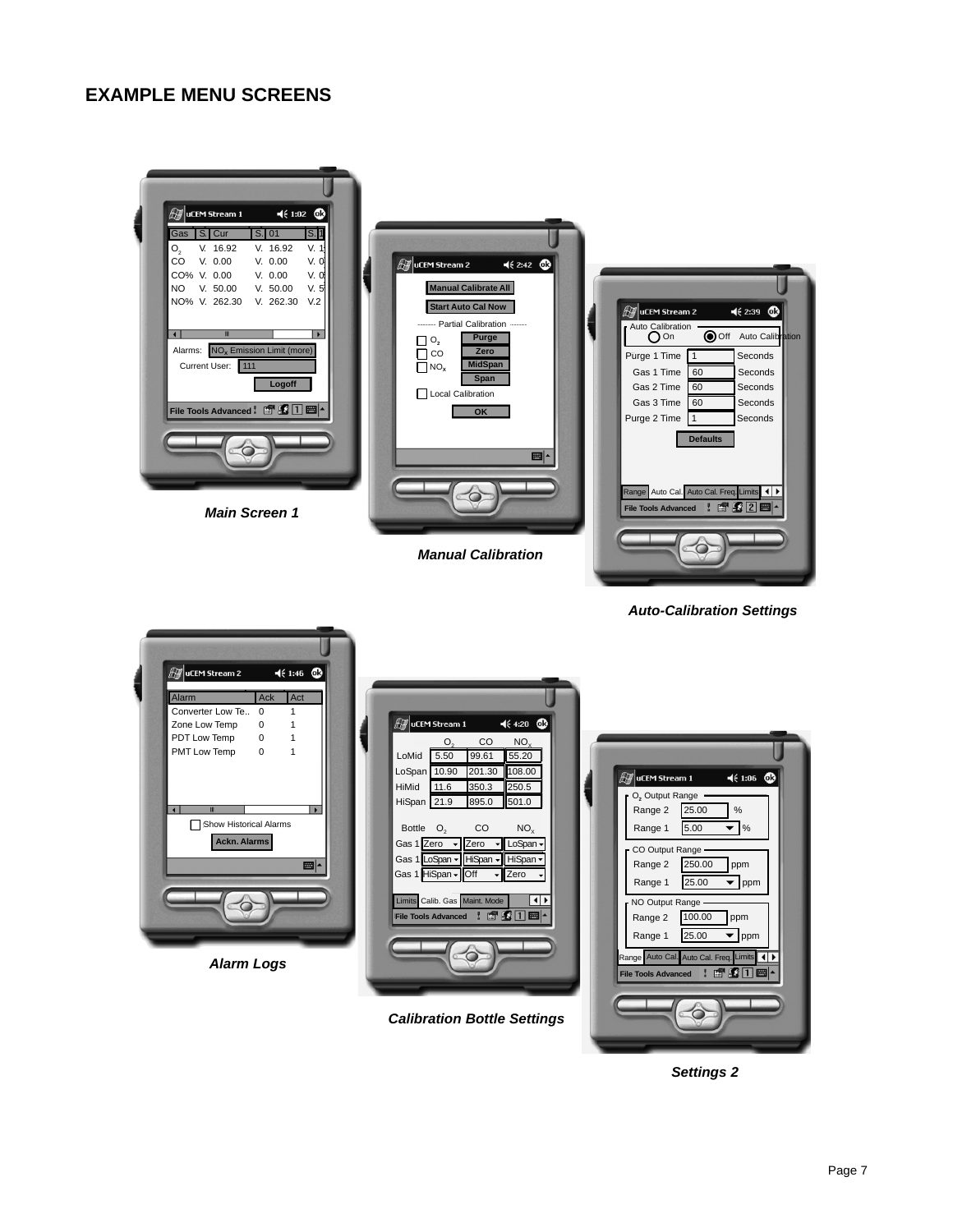## **ORDERING INFORMATION**

| <b>Model</b>       | <b>Description</b>          |                                                                                                                                                                                                                                                                                                                                                                                                                                                                                                                                                                                                                                                                                                                                                 |  |
|--------------------|-----------------------------|-------------------------------------------------------------------------------------------------------------------------------------------------------------------------------------------------------------------------------------------------------------------------------------------------------------------------------------------------------------------------------------------------------------------------------------------------------------------------------------------------------------------------------------------------------------------------------------------------------------------------------------------------------------------------------------------------------------------------------------------------|--|
| <b>UCEMS</b>       |                             | MicroCEM PC104-Controlled O <sub>2</sub> /CO/NO <sub>x</sub> CEM in a NEMA 4X Enclosure (UCEMS)                                                                                                                                                                                                                                                                                                                                                                                                                                                                                                                                                                                                                                                 |  |
| Level 1            | <b>Channel 1</b>            |                                                                                                                                                                                                                                                                                                                                                                                                                                                                                                                                                                                                                                                                                                                                                 |  |
|                    | 11                          | Single Channel Paramagnetic O <sub>2</sub> (0-25%)                                                                                                                                                                                                                                                                                                                                                                                                                                                                                                                                                                                                                                                                                              |  |
|                    | $\overline{12}$             | Single Channel NDIR CO (Low range 0-10 ppm)                                                                                                                                                                                                                                                                                                                                                                                                                                                                                                                                                                                                                                                                                                     |  |
|                    | 13                          | Single Channel Chemiluminescent NO <sub>x</sub>                                                                                                                                                                                                                                                                                                                                                                                                                                                                                                                                                                                                                                                                                                 |  |
|                    | 14                          | Single Channel Electrochemical O <sub>2</sub> (0-25% range)                                                                                                                                                                                                                                                                                                                                                                                                                                                                                                                                                                                                                                                                                     |  |
|                    | 21                          | Dual Channel Paramagnetic O <sub>2</sub> - NDIR CO                                                                                                                                                                                                                                                                                                                                                                                                                                                                                                                                                                                                                                                                                              |  |
|                    | 22                          | Dual Channel Paramagnetic O <sub>2</sub> - Chemiluminescent NO <sub>x</sub>                                                                                                                                                                                                                                                                                                                                                                                                                                                                                                                                                                                                                                                                     |  |
|                    | 23                          | Dual Channel Electrochemical O <sub>2</sub> - NDIR CO                                                                                                                                                                                                                                                                                                                                                                                                                                                                                                                                                                                                                                                                                           |  |
|                    | 24                          | Dual Channel Electrochemical O <sub>2</sub> - Chemiluminescent NO <sub>x</sub>                                                                                                                                                                                                                                                                                                                                                                                                                                                                                                                                                                                                                                                                  |  |
|                    | 31                          | Three Channel Paramagnetic $O_2$ - NDIR CO - Chemiluminescent NO <sub>x</sub>                                                                                                                                                                                                                                                                                                                                                                                                                                                                                                                                                                                                                                                                   |  |
|                    | 32                          | Three Channel Electrochemical $O_2$ - NDIR CO - Chemiluminescent NO <sub>x</sub>                                                                                                                                                                                                                                                                                                                                                                                                                                                                                                                                                                                                                                                                |  |
|                    | 99                          | Custom                                                                                                                                                                                                                                                                                                                                                                                                                                                                                                                                                                                                                                                                                                                                          |  |
| Level <sub>2</sub> | <b>Display Option</b>       |                                                                                                                                                                                                                                                                                                                                                                                                                                                                                                                                                                                                                                                                                                                                                 |  |
|                    | 01                          | Pocket PC with 4 ft. cord                                                                                                                                                                                                                                                                                                                                                                                                                                                                                                                                                                                                                                                                                                                       |  |
|                    | 99                          | Special                                                                                                                                                                                                                                                                                                                                                                                                                                                                                                                                                                                                                                                                                                                                         |  |
|                    |                             |                                                                                                                                                                                                                                                                                                                                                                                                                                                                                                                                                                                                                                                                                                                                                 |  |
| Level 3            | <b>Modem Option</b>         |                                                                                                                                                                                                                                                                                                                                                                                                                                                                                                                                                                                                                                                                                                                                                 |  |
|                    | 00                          | None, HTML web browser standard                                                                                                                                                                                                                                                                                                                                                                                                                                                                                                                                                                                                                                                                                                                 |  |
|                    | 01                          | Modem                                                                                                                                                                                                                                                                                                                                                                                                                                                                                                                                                                                                                                                                                                                                           |  |
| Level 4            | <b>Input/Output Options</b> |                                                                                                                                                                                                                                                                                                                                                                                                                                                                                                                                                                                                                                                                                                                                                 |  |
|                    | 01                          | Standard inputs/outputs                                                                                                                                                                                                                                                                                                                                                                                                                                                                                                                                                                                                                                                                                                                         |  |
|                    | 02                          | Standard I/O with additional two analog inputs (necessary if customer MW and fuel flow signals are<br>required for reporting.)                                                                                                                                                                                                                                                                                                                                                                                                                                                                                                                                                                                                                  |  |
|                    | 99                          | Custom I/O                                                                                                                                                                                                                                                                                                                                                                                                                                                                                                                                                                                                                                                                                                                                      |  |
| Level 5            |                             | <b>Fiber Optic Output Option</b>                                                                                                                                                                                                                                                                                                                                                                                                                                                                                                                                                                                                                                                                                                                |  |
|                    | 00                          | None                                                                                                                                                                                                                                                                                                                                                                                                                                                                                                                                                                                                                                                                                                                                            |  |
|                    | 01                          | Fiber optic output option (62.5 Micron with ST connectors)                                                                                                                                                                                                                                                                                                                                                                                                                                                                                                                                                                                                                                                                                      |  |
| Level 6            | <b>Special</b>              |                                                                                                                                                                                                                                                                                                                                                                                                                                                                                                                                                                                                                                                                                                                                                 |  |
|                    | 00                          | As-built                                                                                                                                                                                                                                                                                                                                                                                                                                                                                                                                                                                                                                                                                                                                        |  |
|                    | 99                          | Special                                                                                                                                                                                                                                                                                                                                                                                                                                                                                                                                                                                                                                                                                                                                         |  |
|                    |                             |                                                                                                                                                                                                                                                                                                                                                                                                                                                                                                                                                                                                                                                                                                                                                 |  |
|                    |                             | <b>Option Notes</b>                                                                                                                                                                                                                                                                                                                                                                                                                                                                                                                                                                                                                                                                                                                             |  |
|                    | General<br>Notes:           | MicroCEM PC104-Controlled O <sub>2</sub> /CO/NO <sub>x</sub> CEM in NEMA 4X Enclosure                                                                                                                                                                                                                                                                                                                                                                                                                                                                                                                                                                                                                                                           |  |
|                    |                             | Analysis Enclosure Standard Equipment: weather-proof NEMA 4X enclosure (-30 to 50°C ambient range); 3 automatic<br>calibration Solenoid valves for zero, mid and span gasses; total flow flowmeter with meter adjust valve; Pentium-embedded<br>PC104 processor; advanced monitoring menus; meets 40 CFR 60 regulations for calibration and diluent correctional values;<br>automatic analog and digital signal processing; 3 months data storage for raw and diluent correct values; calibrations and alarms<br>is during in demonstration designations des productions des des des deux des deuxs de la dinstruction du duplis de la dinsideration de la dinsideration de la dinsideration de la dinsideration de la dinsideration de la dins |  |

include: automatic or manual calibration. Also standard: standard inputs/outputs; 3 4-20 mA current individually isolated analog outputs (O $_2$ , CO and NO $_\chi$  instantaneous values). Digital outputs include: trouble alarm, sample pump on/off, drain pump on/off, purge on/off, calibrate on/off – 110 VAC at 1 A dry contact. Digital outputs include: O<sub>2</sub> limit exceed, CO limit exceed, NO<sub>x</sub> limit<br>exceed. TTL: 5-30 VDC maximum current 500 mA. Digital inputs include: process on/of drop network; RS232 serial data; Ethernet 10/100-base TCP/IP communication protocol.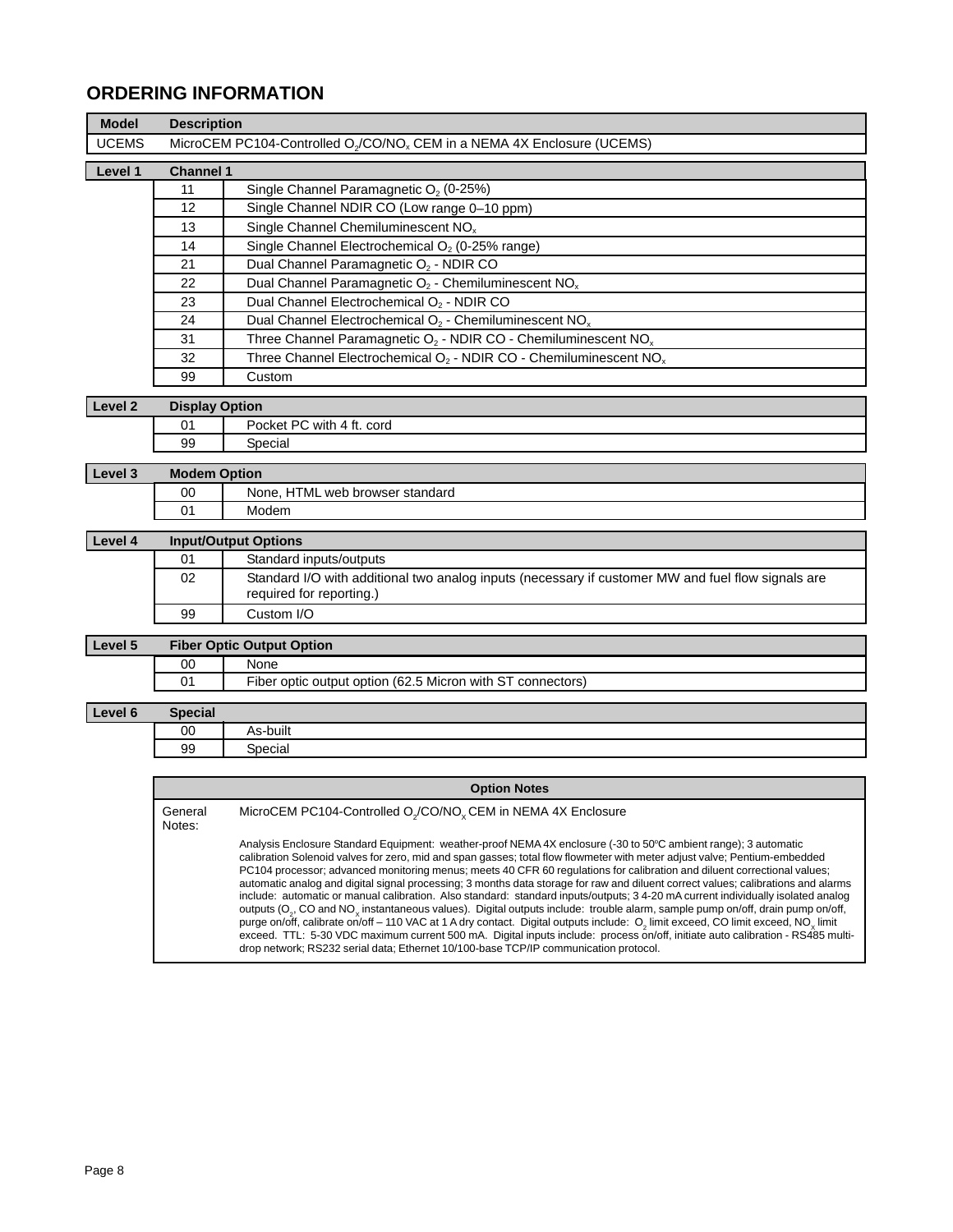# **ORDERING INFORMATION**

| <b>Model</b>       |    | <b>Description</b>                                                                                            |  |  |
|--------------------|----|---------------------------------------------------------------------------------------------------------------|--|--|
| <b>UCEMTS</b>      |    | MicroCEM PC104-Controlled O <sub>2</sub> /CO/NO <sub>x</sub> Time-Sharing CEM in a NEMA 4X Enclosure (UCEMTS) |  |  |
| Level 1            |    | <b>Application Configurations</b>                                                                             |  |  |
|                    | 11 | Single channel, Paramagnetic O <sub>2</sub>                                                                   |  |  |
|                    | 12 | Single channel, NDIR CO                                                                                       |  |  |
|                    | 13 | Single channel, NO <sub>x</sub>                                                                               |  |  |
|                    | 14 | Single channel, Chem $O2$                                                                                     |  |  |
|                    | 15 | Single channel, SO <sub>2</sub>                                                                               |  |  |
|                    | 21 | Dual channel, Paramagnetic O <sub>2</sub> , NDIR                                                              |  |  |
|                    | 22 | Dual channel, Paramagnetic O <sub>2</sub> , NO <sub>x</sub>                                                   |  |  |
|                    | 23 | Dual channel, Chem O <sub>2</sub> , NDIR                                                                      |  |  |
|                    | 24 | Dual channel, Chem $O_2$ , NO <sub>x</sub>                                                                    |  |  |
|                    | 25 | Dual channel, Paramagnetic O <sub>2</sub> , SO <sub>2</sub>                                                   |  |  |
|                    | 26 | Dual channel, Chem O <sub>2</sub> , SO <sub>2</sub>                                                           |  |  |
|                    | 31 | 3 channel, Paramagnetic $O_2$ , NDIR, NO <sub>x</sub>                                                         |  |  |
|                    | 32 | 3 channel, Chem O <sub>2</sub> , NDIR, NO <sub>x</sub>                                                        |  |  |
|                    | 33 | 3 channel, Paramagnetic O <sub>2</sub> , SO <sub>2</sub> NO <sub>x</sub>                                      |  |  |
|                    | 34 | 3 channel, Chem O <sub>2</sub> , SO <sub>2</sub> NO <sub>x</sub>                                              |  |  |
|                    | 99 | Special configuration                                                                                         |  |  |
|                    |    |                                                                                                               |  |  |
| Level <sub>2</sub> |    | <b>Analog Output Options</b>                                                                                  |  |  |
|                    | 00 | Standard analog outputs                                                                                       |  |  |

01 Extended analog outputs

| Level 3 |    | <b>Special Output Options</b> |
|---------|----|-------------------------------|
|         | 00 | None                          |
|         | 01 | Fiber optics (62.5 Micron)    |
|         | 99 | Other special options         |
|         |    |                               |
| Level 4 |    | uCEMS Configurations          |
|         | 00 | <b>Basic MicroCEM System</b>  |
|         | 01 | Time Share MicroCEM System    |